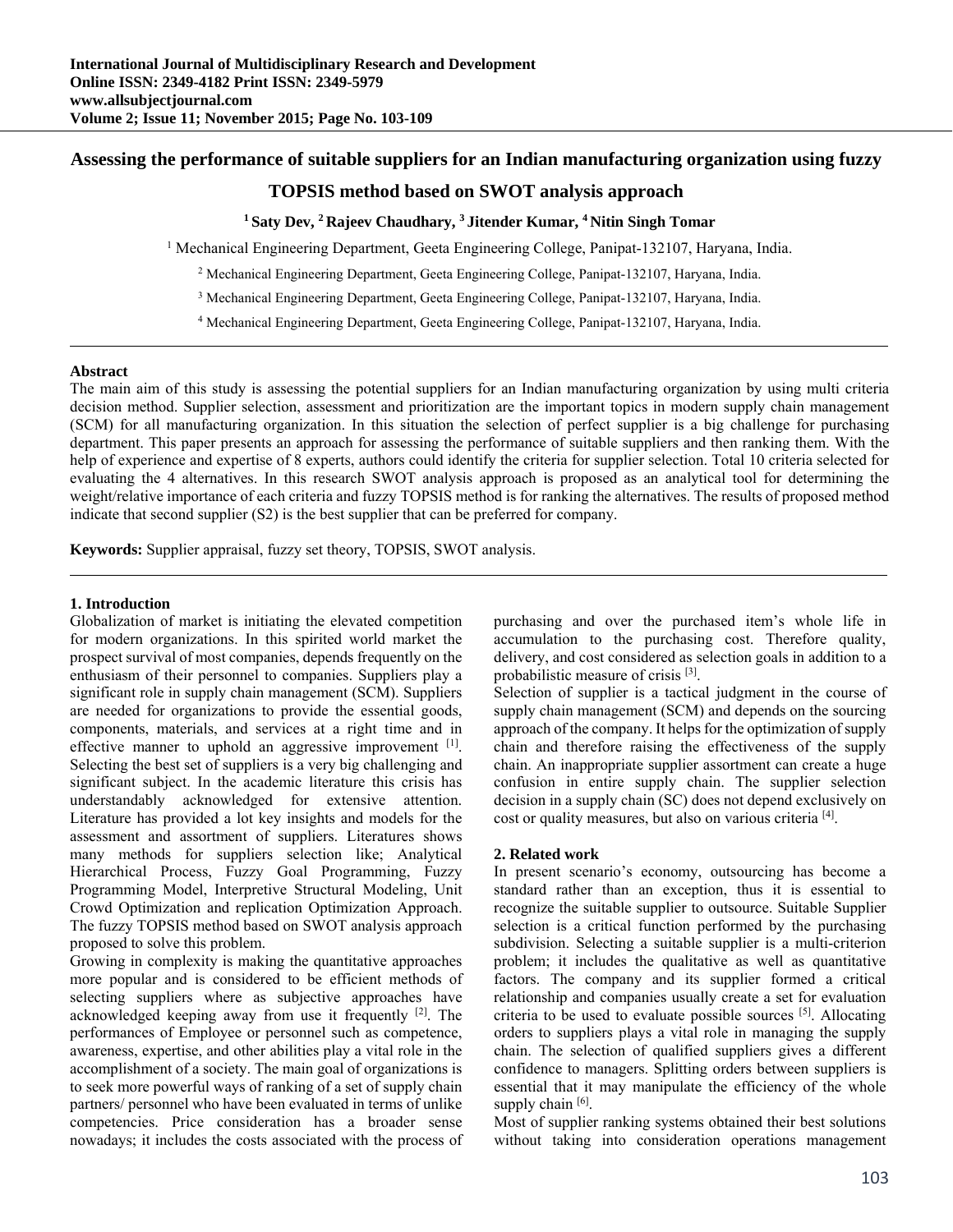approach of firm which is necessary for better management [7]. The method should also think about that decision makers might face some situations like time pressure, lack of proficiency in related issue, etc., throughout the assessment process [8]. Researchers used different types of MCDM methodologies for selecting the appropriate supplier for a company such as analytical hierarchy process (AHP), ANP, TOPSIS etc.

The Technique for Order Preference by Similarity to Ideal Solution (TOPSIS) method formed by Hwang and Yoon in 1981 [9]. It is based on the thought to that the choice should have the least coldness from the positive ideal solution (PIS) and the excessive from the negative-ideal solution (NIS). This method is used to choose the best option out of given more options [10- 14]. Some researchers extended fuzzy TOPSIS method for providing further degree of freedom to symbolize the uncertainties and fuzziness of the real humanity [15].

The way that people think is inherently fuzzy. An approach for computation based on degree of truth rather than usual true or false is termed as fuzzy logic. Fuzzy logic includes various stages between the extreme values. Fuzzy set theory is used in decision making when due to uncertainty incomplete information is available. The huge donation of fuzzy set theory is its ability to represent vague information it uses linguistic conditions to represent decision maker preference [16].

SWOT technique is used to conduct a systematic assessment on each major issue and alternative and the outcome of the SWOT exercise is the key to the unbiased justification of tradeoffs in a balanced approach [16-17-18].

#### **3. Preliminaries of Fuzzy Set Theory**

Fuzzy logic is a method for computing based on "level of truth" in place of exactly "right or wrong" it bounded by limits from "0" to "1" as farthest belongings of truth but as well includes the various stages in between. Fuzzy set theory is used in decision making when due to uncertainty incomplete

information is available. The great contribution of fuzzy set theory is its ability to represent indistinct information it uses linguistic terms to represent decision maker preference. For example, the probability that it will sunshine on Sunday can be represent in linguistic conditions as very high, high, low, etc. when many parameters cannot determine analytically and require expert's opinion then fuzzy set theory can be applied. For example, competency, equity, mobility, quality of service, etc [11]. Some related definitions and properties are studied from; [14-15].

**Definition 1.** A fuzzy set  $\tilde{a}$  in a universe of dialogue X is characterized by a membership function  $\mu_{\tilde{a}}(x)$  that maps each element x in X to a real number in the interval  $(0, 1)$ . The function value  $\mu_{\tilde{a}}(x)$  is known as the grade of relationship of x in ã. The closer the value of  $\mu_{\tilde{a}} (x)$  to l, the higher the score of membership of x in ã.

**Definition 2.** A triangular fuzzy number is represented as a triplet  $\tilde{a} = (a_1, a_2, a_3)$ . Fig.1 shows a triangular fuzzy quantity  $\tilde{a}$ . The membership function  $\mu_{\tilde{a}}(x)$  of triangular fuzzy number  $\tilde{a}$  is given by;

$$
\mu_{\tilde{a}}(x) = \begin{cases} 0, x \leq a1 \\ \frac{x-a1}{a2-a1}, a1 \leq x \leq a2 \\ \frac{a3-x}{a3-a2}, a2 \leq x \leq a3 \\ 0, x > a3 \end{cases}
$$

Where  $a_1$ ,  $a_2$ ,  $a_3$  are real numbers and  $a_1 < a_2 < a_3$ . The value of x at a<sub>2</sub> gives the maximal grade of  $\mu_{\tilde{a}}(x)$ , i.e.,  $\mu_{\tilde{a}}(x) = 1$ ; it is the most probable value of the assessment records. The significance of x at  $a_1$  provides the minimal grade of  $\mu_{\tilde{a}}(x)$ , i.e.,  $\mu_{\tilde{a}}(x) = 0$ ; it is the smallest value of data.



**Fig 1:** Triangular fuzzy number ã.

Constants  $a_1$  and  $a_3$  are the lower and upper boundaries of the existing area for the assessment data. These constants reveal the fuzziness of the assessment data. The narrower the period  $[a_1, a_2]$  $a<sub>3</sub>$ ], the lesser is the fuzziness of the assessment data.

**Property 1-** the main operations of two given triangular fuzzy number  $\tilde{a} = (a_1, a_2, a_3)$  and  $\tilde{b} = (b_1, b_2, b_3)$  are as follow;

(1) Adding two triangular fuzzy numbers/values

- $\tilde{a}$  (+)  $\tilde{b}$  = (a<sub>1</sub> + b<sub>1</sub>, a<sub>2</sub> + b<sub>2</sub>, a<sub>3</sub> + b<sub>3</sub>), a<sub>1</sub>, b<sub>1</sub>  $\geq$  0 (2) Subtract two triangular fuzzy numbers/values
- $\tilde{a}$  (-)  $\tilde{b} = (a_1 b_1, a_2 b_2, a_3 b_3), a_1, b_1 \ge 0$
- (3) Multiply two triangular fuzzy numbers/values

$$
\begin{array}{ll}\n\tilde{a}(x) \ \tilde{b} = (a_1 * b_1, a_2 * b_2, a_3 * b_3), & a_1, b_1 \ge 0 \\
\text{Dividation of two triangular fuzzy numbers/values} \\
\frac{\tilde{a}}{\tilde{b}} = (\frac{a_1}{b_1}, \frac{a_2}{b_2}, \frac{a_3}{b_3}), & a_1, b_1 \ge 0\n\end{array}
$$

**Property 2-** operations of triangular fuzzy number  $\tilde{a} = (a_1, a_2, a_3)$  $a_3$ ) with any real number k.

- (1) Multiplication by k to triangular fuzzy number. k (x)  $\tilde{a} = (ka_1, ka_2, ka_3)$   $a_1, k \ge 0$
- (2) Divide a triangular fuzzy number by k k  $\frac{k}{a} = \left(\frac{k}{a1}, \frac{k}{a2}, \frac{k}{a3}\right)$  $a_1, k \geq 0$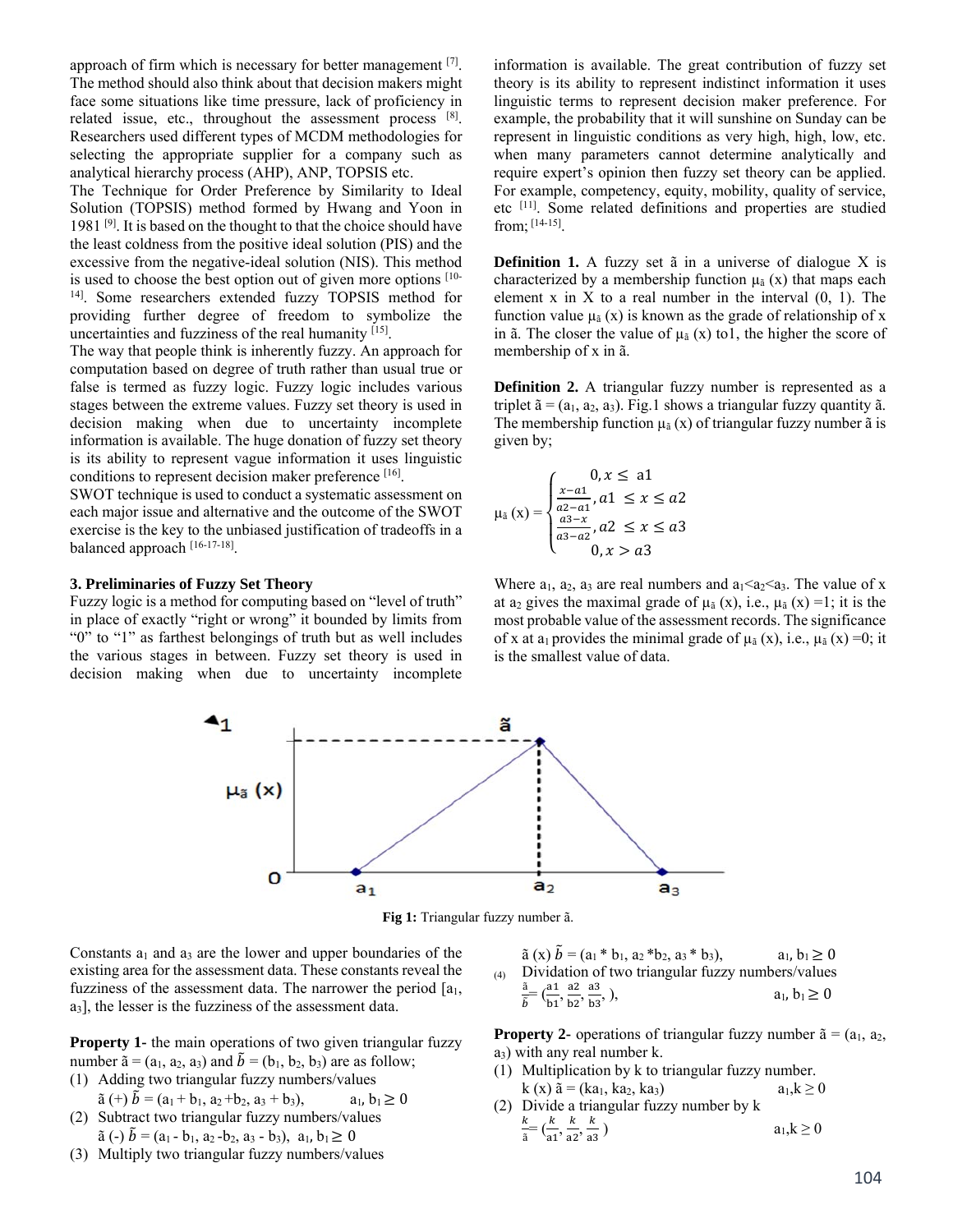#### **3.1. Linguistic Variables &Fuzzy Set Theory**

In fuzzy set hypothesis, exchange scales are applied to transform the linguistic conditions into fuzzy numbers. In this research, we used a scale of 1–9 to rate the criteria and the attributes. Table 1 represents the linguistic variables and fuzziness applied for the attributes and Table 2 represents the linguistic variables and fuzziness used for the factors/criteria.

**Table 1:** Linguistic terms for alternative ratings on the basis of overall performance

| <b>Linguistic term</b> | Membership<br>function | <b>Meaning</b>           |
|------------------------|------------------------|--------------------------|
| Very poor (VP)         | [1, 1, 3]              | Very poor preference.    |
| Poor $(P)$             | [1, 3, 5]              | Poor preference.         |
| Fair $(F)$             | [3, 5, 7]              | Average preference.      |
| Good(G)                | [5, 7, 9]              | Good preference.         |
| Very good (VG)         | [7, 9, 9]              | Very good<br>preference. |

| Linguistic term | <b>Membership function</b> | <b>Meaning</b>     |
|-----------------|----------------------------|--------------------|
| Very low        | [1, 1, 3]                  | Minimum preference |
| Low             | [1, 3, 5]                  | Fewer preference   |
| Medium          | [3, 5, 7]                  | Normal preference  |
| High            | [5, 7, 9]                  | High preference    |
| Very high       | [7, 9, 9]                  | Highest preference |

**Table 2:** Linguistic terms for criteria ratings

### **3.2. Fuzzy Topsis Approach**

 TOPSIS method formed by Hwang and Yoon in 1981 **[9]**. It is based on the thought to that the choice should have the minimum distance from the ideal solution and the extreme from the negative-ideal solution. This method is used to choose the best option out of given more options [11-12-13-14-19].

 Some researchers extended fuzzy TOPSIS method for providing further degree of freedom to symbolize the uncertainties and fuzziness of the real humanity **[15]**. The score and relative weight of the attributes in classical TOPSIS are recognized accurately. Though, in many real situations crispy data are insufficient to model real life condition since human being's thoughts are indistinct and cannot be predictable with exact numeric values [11].

#### **3.2.1. Steps Used in Fuzzy TOPSIS Method**

- a) Assignment of ratings to the criteria and the alternatives. Let us Consider there are i possible candidates called  $A =$  ${A_1, A_2, \ldots, A_i}$  which are to examine aligned with n criterion,  $C = \{C_1, C_2, \ldots, C_n\}$ . The criteria weights are denoted by  $w_i$  (j = 1, 2, ..., m). The importance ratings of each decision maker DM  $_k$  (k = 1, 2, ..., K) for each alternative A<sub>i</sub>  $(i = 1, 2, ..., n)$  with respect to criteria C<sub>n</sub> (n=  $1, 2, \ldots$  n) is then calculated.
- b) Normalize the matrix by using formula applied in classical TOPSIS method in order to avoid complexity in calculation of fuzzy data.

$$
\widetilde{r}_{ij} = \left(\frac{a_{ij}}{c_j^*, \frac{b_{ij}}{c_j^*, \frac{c_{ij}}{c_j}}}\right), \ c_j^* = \max_i c_{ij} \text{ (benefit criteria)}
$$
\n(1)

$$
\widetilde{r}_{ij} = \left(\frac{a_{ij} - a_{ij} - a_{ij} - a_{ij}}{c_{ij}^*}, \frac{a_{ij} - a_{ij}}{c_{ij}^*}\right) a_{ij}^- = \min_i a_{ij} \text{ (costeriteria)}
$$
\n(2)

Where  $\tilde{x}_{ii} = (a_{ii}, b_{ii}, c_{ii})$  are the fundamentals of the beginning decision matrix.

c) Create the weighted normalized decision matrix.

$$
\widetilde{\mathbf{v}}_{ij} = \widetilde{w}_j \cdot \widetilde{r}_{ij}, \quad j=1,2,... \text{ m i}=1,2,... \text{ n}
$$
 (3)

d) Determine the fuzzy ideal and fuzzy negative-ideal solutions.

$$
\mathbf{A}^+ = \{ \widetilde{\mathbf{v}}_1^+, \widetilde{\mathbf{v}}_2^+, \dots, \widetilde{\mathbf{v}}_m^+ \} \tag{4}
$$

$$
A^{-} = \{\widetilde{v}_{1}^{-}, \widetilde{v}_{2}^{-}, ... \widetilde{v}_{m}^{-}\} (5)
$$

where  $\tilde{v}_j^+$  =(1,1,1) and  $\tilde{v}_j^-$  =(0,0,0), j=1,2,...m.

e) Calculate the separation measure for NIS and PIS.

$$
S_i^+ = \sum_{j=1}^m s(\widetilde{v}_{ij}, \widetilde{v}_j^+) \text{ i=1,2,...n-Ideal separation}
$$
 (6)

$$
S_i^- = \sum_{j=1}^{m} s(\widetilde{v}_{ij}, \widetilde{v}_j^-) \text{ i=1, 2, \dots n-Negative-ideal separation (7)}
$$

Where  $S(\tilde{v}_{ij}, \tilde{v}_j^+)$  and  $S(\tilde{v}_{ij}, \tilde{v}_j^-)$  are distance measurements.

f) Calculate the closeness coefficient of alternatives.

$$
c_i^* = \frac{S_i^-}{(S_i^+ + S_i^-)}, 0 < c_{i \le 1, i=1, 2, ..., n}^*
$$
 (8)

g) Rank the preference order.

Alternatives can now be prioritized in the downward order of

 $c_i^*$ . The alternatives prioritized by using these steps, the priority given according to the rank of alternatives. Higher the rank Higher the priority and lower the rank lower will be the priority, rank indicates the usefulness of alternatives.

#### **3.2.2. Concept of "SWOT" analysis**

Concept of SWOT analysis approach is a helpful tool for the scheduling, growth and judgment making and has extensively been applied as a means to methodically investigate an organization's interior and outdoor environments supervision **[14]**.

*Strength-* It is the powers available for achieving the goal effectively.

*Weaknesses-* These are the deficiencies in association that keep it from achieving its objectives.

*Opportunity*- It is a complimentary condition for organization.

*Threats-* These are unfavorable situation of organization that potentially harmful for its strategic planning.

Proper implementation of SWOT analysis gives strategic results that enable the organization to achieving the goal. Strength and weakness are intra organizational factors while opportunity and threats are inter organizational factors [14-17]. The description of intra and inter organizational factors is given in table 3.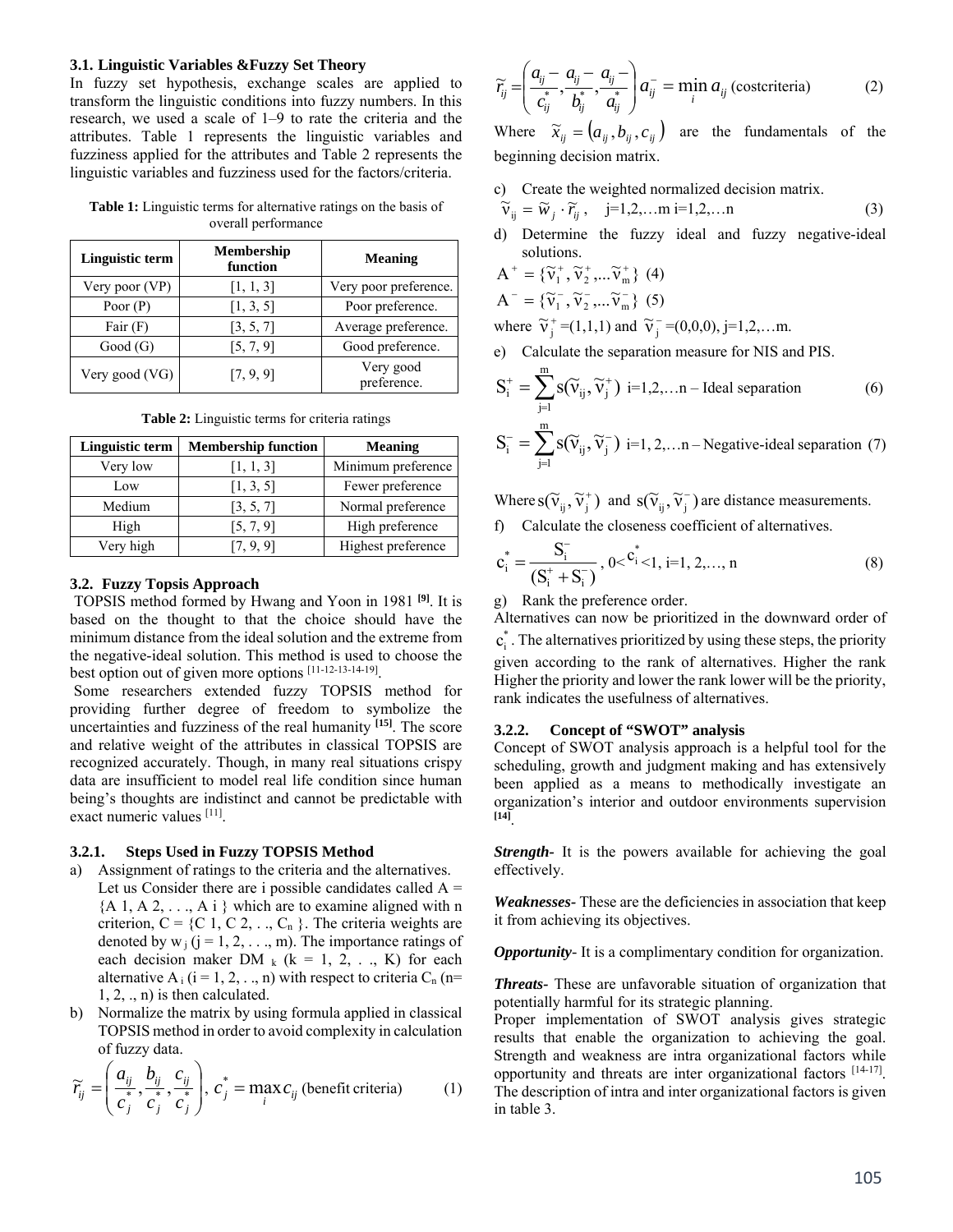| <b>Intra organizational factors</b>                       |                                                      |
|-----------------------------------------------------------|------------------------------------------------------|
| Strength $(S)$                                            | <b>Weaknesses (W)</b>                                |
| Reliable sales personnel with good understanding          | Delay in work finalizing.                            |
| Trust with personnel.                                     | High rental costs.                                   |
| No communication gap between employees.                   | No up to date with market trends.                    |
| Good strategic decisions                                  | More inventory holding problems.                     |
| Good nature of higher authorities.                        | Issues of Cash flow                                  |
| No leakage of important information.                      | No record management.                                |
| <b>Inter organizational factors</b>                       |                                                      |
| <b>Opportunities (O)</b>                                  | Threats (T)                                          |
| No alternative in market                                  | Alternative producers in market.                     |
| Customer's loyalty                                        | Competitors are following strategic advertisement.   |
| Interest of sales department according to customer demand | Competitors opening business nearby.                 |
| Less expensive inputs.                                    | Economic downturn whiles other people spending less. |
| $[14-17]$<br>$\sim$                                       |                                                      |

Source:  $[14-17]$ 

### **4. The decision hierarchy**

Graphical illustration of the decision goal, the main objectives, i.e. attributes and the alternatives is known as decision hierarchy shown in Figure.2. And the procedure of

methodology included the sequential steps to reaches the aim of paper. This procedure includes appropriate application of SWOT analysis, fuzzy set theory and Techniques for order preference by similarity to an ideal solution (TOPSIS) method.



**Fig 2:** The decision hierarchy

## **4.1. The procedure followed in methodology for ranking the alternatives**

- Identify the criteria by industrial and literature survey
- Identify the Scale used for attributes rating
- Identify the Alternatives
- Compute the aggregate weights of the Criteria using SWOT analysis
- Follow TOPSIS procedure with weights calculated using fuzzy values.
- Calculate negative and positive ideal solutions.
- Calculate separation measures for NIS & PIS.
- Rank the preference alternatives for priority.

## **5. Supplier selection using proposed methodology**

In this research, decision makers were invited to inspection of four alternatives. Through the literature investigation and experts' opinions, the authors finally adopted 10 criteria. This

research includes 10 evaluation criteria, such as logical thinking (C1), Qualification (C2), Work experience (C3), language known (C4), keenness (C5), punctuality (C6), Decision making (C7), teams work (C8), Age (C9), and interior ability (C10). In addition, there are four alternatives include: supplier (S1), (S2), (S3) and (S4). After the construction of the hierarchy the different priority weights of each criteria are determine using the SWOT analysis approach.

## **5.1. Determine the linguistic weighting of each criteria**

Strengths, weaknesses, opportunities and threats (SWOT) analysis is a helpful tool for the forecast, growth and Trust building and has extensively been applied to methodically examine an organization's interior and exterior environments administration. In this research SWOT analysis applied to assign the relative importance to each criteria according to their positivity and negativity. Experts assigned the relative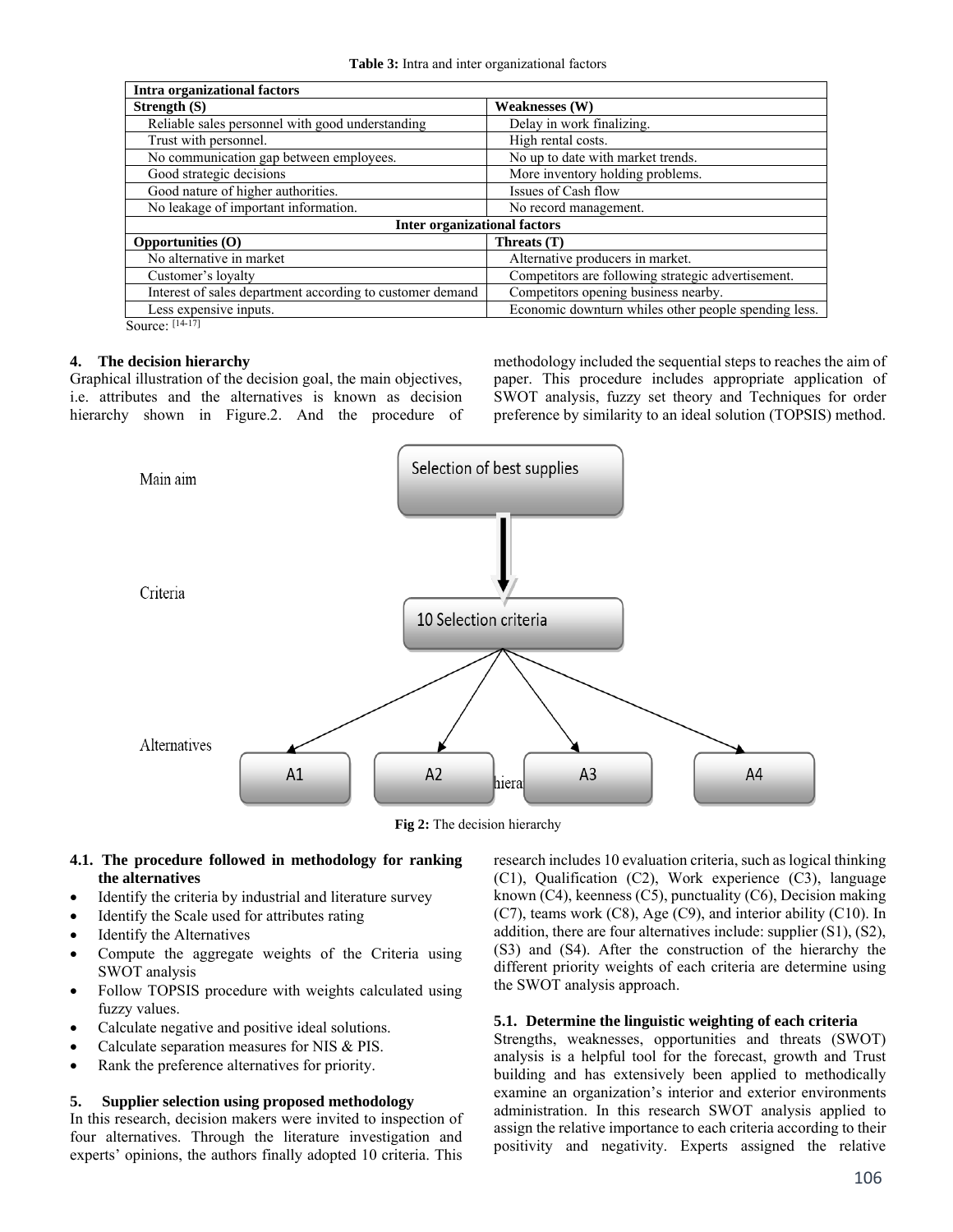importance to all ten criterions in qualitative manners according to the positive or negative impact of risk factor on activities of organization. The qualitative values of criterions such as flexibility, reliability etc has been provided in the linguistic form. This is so because the decision makers feel comfortable in providing a fuzzy measure than giving a crisp value. Even the values to the quantitative criterion, cost and implementation time, has been provided in form of fuzzy numbers. The strengths and opportunities of criteria can be known without separate calculation for weaknesses  $\&$  threats and risks may understand in better way according to their positive and negative response. Strengths (S) and opportunities (O) are assumed as positive criteria and weaknesses (W) and threats (T) are categorized as negative criteria and in order to deal with uncertainty we integrate fuzzy logic in the planned methodology.

Procedure followed to assign the relative importance to each criterion:

- $\checkmark$  First each expert indicates the level of strengths, opportunities, weaknesses and threats of each criteria for company.
- Replace these levels by 9 point scale assumed with fuzzy values.
- Calculate aggregate weights for each criteria
- $\checkmark$  Use these aggregate values as criterion weights and further to evaluate the alternatives.

For locating the Best Non fuzzy Performance value (BNP) process of defuzzification is used and shown in table 4. Table 4 shows the relative weight of criteria, which obtained by using SWOT analysis approach. The weights for each criterion are: C1 (5.208), C2 (4.833), C3 (4.521), C4 (3.729), C5 (3.750), C6 (5.000), C7 (4.688), C8 (3.979), C9 (5.104) and C10 (4.479). The results of fuzzy TOPSIS shows the first two important factors for selecting person are C1 (5.208) and C9 (5.104). Moreover, the less important factor is C4 (3.729).

**Table 4:** Relative importance of criteria determine with the help of swot analysis

| <b>Criteria</b>          | <b>Fuzzy weight</b> | <b>BNP</b> |
|--------------------------|---------------------|------------|
| Logical thinking $(C1)$  | [3.4, 5.3, 6.9]     | 5.208      |
| Qualification (C2)       | [3.0, 4.9, 6.6]     | 4.833      |
| Work experience (C3)     | [2.9, 4.4, 6.3]     | 4.521      |
| Language known (C4)      | [1.9, 3.6, 5.6]     | 3.729      |
| Keenness $(C5)$          | [2.1, 3.6, 5.5]     | 3.750      |
| Punctuality (C6)         | [3.3, 5.0, 6.7]     | 5.000      |
| Decision making (C7)     | [2.9, 4.8, 6.4]     | 4.688      |
| Teams work (C8)          | [2.4, 3.9, 5.7]     | 3.979      |
| Age $(C9)$               | [3.2, 5.2, 6.9]     | 5.104      |
| Interior ability $(C10)$ | [2.6, 4.5, 6.4]     | 4.479      |

#### **5.2. Aggregate Fuzzy Rating Of Alternatives**

The aggregate ratings for the four alternatives with respect to the 10 criteria are computed. The aggregate fuzzy decision matrix for the alternatives is presented in Table 5.

**Table 5:** Aggregate fuzzy decision matrix

|                | A1          | A2        | A3         | A4        |
|----------------|-------------|-----------|------------|-----------|
| C1             | [1, 5.5, 9] | [1,4,9]   | [1,5.25,9] | [1, 5, 9] |
| C <sub>2</sub> | [1,4.5,9]   | [1,4.3,9] | [1,4.39,9] | [1,4,9]   |
| C <sub>3</sub> | [3,5.8,9]   | [3,6.3,9] | [1,4.8,9]  | [1,6,9]   |
| C4             | [1,5.3,9]   | [1,5,9]   | [1,4.5,9]  | [1,5,9]   |
| C5             | [1,2.5,7]   | [1,3,9]   | [1,2.1,9]  | [1,2,5]   |
| C6             | [3,6.3,9]   | [1,5.5,9] | [1,5.8,9]  | [1,6,9]   |
| C7             | [3,5.8,9]   | [3,6,9]   | [3,6,9]    | [3,6,9]   |
| C8             | [1,5,9]     | [1,6.3,9] | [1,5.3,9]  | [1,6,9]   |
| C9             | [1,4,9]     | [1,4.5,9] | [1,4,9]    | [1,3.8,9] |
| C10            | [1,4.3,9]   | [1,4,9]   | [1,5.3,9]  | [1,4.8,9] |

In the next step, we perform normalization of the fuzzy decision matrix of alternatives using Eq. 1 and weighted normalized fuzzy decision matrix is calculated using Eq. 2 As shown in table  $6 \& 7$ .

|                | A1                 | A2               | A3              | A4                 |
|----------------|--------------------|------------------|-----------------|--------------------|
| C1             | [0.11, 0.44, 1]    | [0.11, 0.58, 1]  | [0.11, 0.53, 1] | [0.11, 0.56, 1]    |
| C <sub>2</sub> | [0.11, 0.47, 1]    | [0.11, 0.47, 1]  | [0.11, 0.44, 1] | [0.11, 0.44, 1]    |
| C <sub>3</sub> | [0.33, 0.69, 1]    | [0.11, 0.53, 1]  | [0.11, 0.64, 1] | [0.33, 0.69, 1]    |
| C4             | [0.11, 0.2, 1]     | [0.11, 0.22, 1]  | [0.11, 0.22, 1] | [0.11, 0.2, 1]     |
| C <sub>5</sub> | [0.14, 0.43, 1.29] | [0.2, 0.43, 1.8] | [0.2, 0.4, 1]   | [0.11, 0.28, 0.56] |
| C <sub>6</sub> | [0.11, 0.61, 1]    | [0.11, 0.64, 1]  | [0.11, 0.61, 1] | [0.11, 0.61, 1]    |
| C <sub>7</sub> | [0.33, 0.67, 1]    | [0.33, 0.67, 1]  | [0.33, 0.67, 1] | [0.33, 0.64, 1]    |
| C8             | [0.11, 0.69, 1]    | [0.11, 0.69, 1]  | [0.11, 0.67, 1] | [0.11, 0.61, 1]    |
| C9             | [0.11, 0.5, 1]     | [0.11, 0.44, 1]  | [0.11, 0.42, 1] | [0.11, 0.5, 1]     |
| C10            | [0.11, 0.44, 1]    | [0.11, 0.581]    | [0.11, 0.53, 1] | [0.11, 0.5, 1]     |

**Table 6:** Normalized decision matrix

**Table 7:** Weighted normalized decision matrix

|                | $\mathbf{A}$ 1     | $\mathbf{A2}$      | A <sub>3</sub>     | AA                 |
|----------------|--------------------|--------------------|--------------------|--------------------|
| C1             | [0.38, 2.36, 6.90] | [0.38, 3.09, 6.90] | [0.38, 2.80, 6.90] | [0.38, 2.94, 6.90] |
| C <sub>2</sub> | [0.33, 2.31, 6.60] | [0.33, 2.31, 6.60] | [0.33, 2.18, 6.60] | [0.33, 2.18, 6.60] |
| C <sub>3</sub> | [0.97, 3.06, 6.30] | [0.32, 2.32, 6.30] | [0.32, 2.81, 6.30] | [0.97, 3.06, 6.30] |
| C <sub>4</sub> | [0.21, 0.72, 5.60] | [0.21, 0.80, 5.60] | [0.21, 0.80, 5.60] | [0.21, 0.72, 5.60] |
| C <sub>5</sub> | [0.30, 1.54, 7.07] | [0.42, 1.53, 9.90] | [0.42, 1.44, 5.50] | [0.23, 1.00, 3.06] |
| C <sub>6</sub> | [0.37, 3.06, 6.70] | [0.37, 3.19, 6.70] | [0.37, 3.06, 6.70] | [0.37, 3.06, 6.70] |
| C7             | [0.97, 3.20, 3.40] | [0.97, 3.20, 6.40] | [0.97, 3.20, 6.40] | [0.97, 3.07, 6.40] |
| C8             | [0.27, 2.71, 5.70] | [0.27, 2.28, 5.70] | [0.27, 2.60, 5.70] | [0.27, 2.38, 5.70] |
| C9             | [0.36, 2.60, 6.90] | [0.36, 2.31, 6.90] | [0.36, 2.17, 6.90] | [0.36, 2.60, 6.90] |
| C10            | [0.29, 2.00, 6.40] | [0.29, 2.63, 6.40] | [0.29, 2.38, 6.40] | [0.29, 2.25, 6.40] |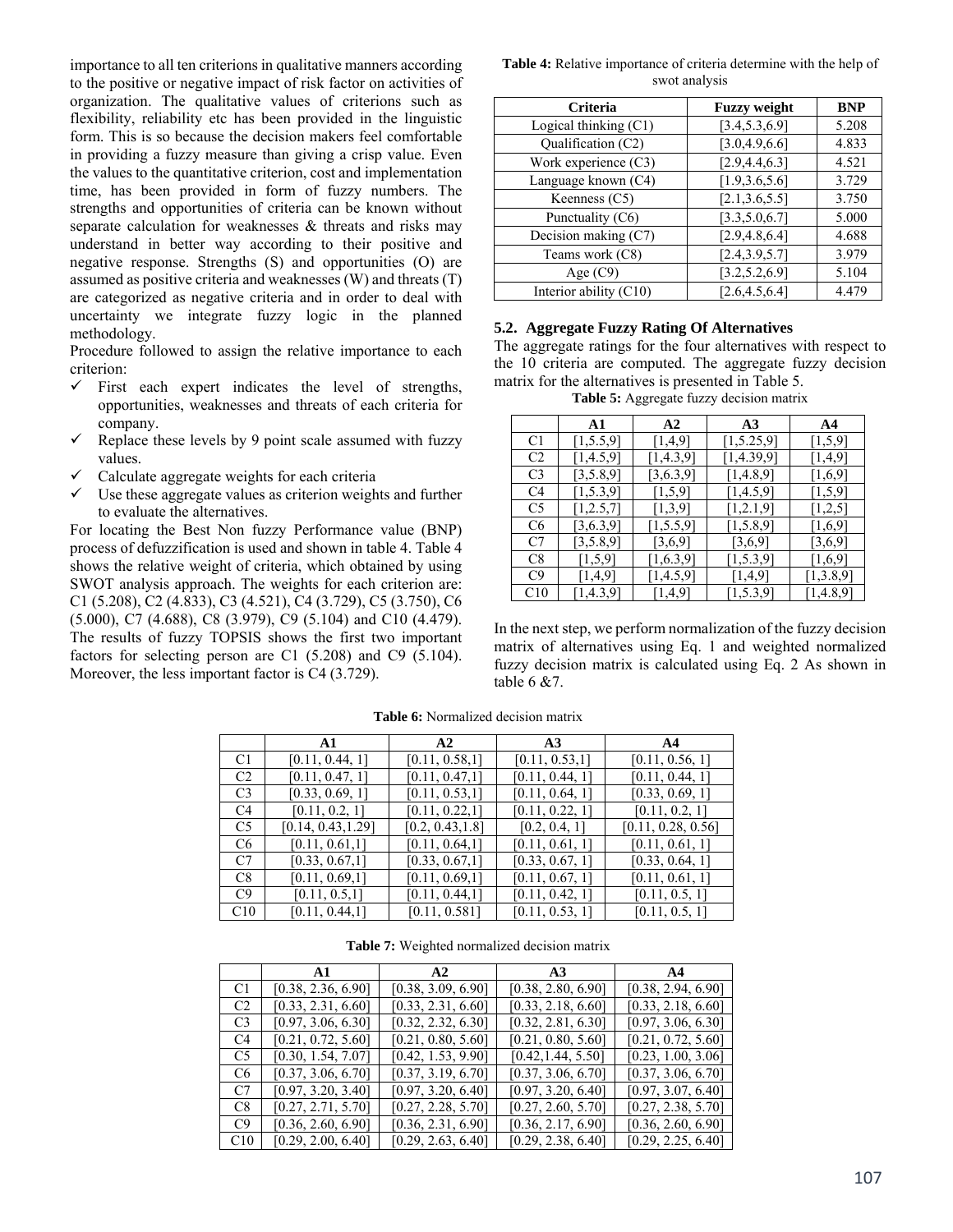Then, the fuzzy positive ideal solution  $(A^+)$  and the fuzzy negative ideal solutions  $(A<sup>2</sup>)$  are computed using Eq. (4) and (5) for the four alternatives, results are mentioned in table 8.

**Table 8:** Negative ideal solution (NIS) and positive ideal solution (PIS)

| Criteria       | <b>NIS</b>      | <b>PIS</b>      |
|----------------|-----------------|-----------------|
| C <sub>1</sub> | [0.4, 2.4, 6.9] | [0.4, 3.1, 6.9] |
| C <sub>2</sub> | [0.3, 2.2, 6.6] | [0.3, 2.3, 6.6] |
| C <sub>3</sub> | [0.3, 2.3, 6.3] | [1, 3.1, 6.3]   |
| C <sub>4</sub> | [0.2, 0.7, 5.6] | [0.2, 0.8, 5.6] |
| C <sub>5</sub> | [0.2, 1, 3.1]   | [0.4, 1.5, 9.9] |
| C <sub>6</sub> | [0.4, 3.1, 6.7] | [0.4, 3.2, 6.7] |
| C7             | [1, 3.1, 6.4]   | [1, 3.2, 6.4]   |
| C8             | [0.3, 2.3, 5.7] | [0.3, 2.7, 5.7] |
| C9             | [0.4, 2.2, 6.9] | [0.4, 2.6, 6.9] |
| C10            | [0.3, 2, 6.4]   | [0.3, 2.6, 6.4] |

**5.2.1. Calculate the separation measure for NIS and PIS**. Likewise we compute the separation of each alternative from the fuzzy positive ideal matrix  $(A<sup>+</sup>)$  and fuzzy negative ideal matrix  $(A<sup>2</sup>)$  using Eq. (6) and (7), here S<sup>-</sup> shows the separation for negative ideal solution and  $S<sup>+</sup>$  indicates the separation for positive ideal solution as Shown in table 9.

**Table 9:** The separation measure for NIS and PIS

| <b>Alternatives</b> |           | A2       | A3      | A4         |
|---------------------|-----------|----------|---------|------------|
|                     | $-4.2603$ | [6.9078] | 2.60891 |            |
| ◡                   | 9967      |          | .49861  | 8924<br>6. |

Now the method is applied to find the closeness coefficients (**Ci \*** ) for all alternatives. **Ci \*** indicates the order of preference of selected alternatives, higher value of  $C_i^*$  shows the more preferable relative performance. Using (Eq. (8)), we compute the closeness coefficient  $(C_i^*)$  of the five alternatives. Closeness coefficient indicates the weight for preference of alternatives as shown in table 10.

**Table 10:** Closeness coefficient  $(C_i^*)$  of the alternatives

| <b>Alternatives</b> |          | Rank |
|---------------------|----------|------|
| Supplier 1          | [0.5871] |      |
| Supplier 2          | [0.8613] |      |
| Supplier 3          | [0.3671] |      |
| Supplier 4          |          |      |

Order of Closeness of alternatives for preference: (Supplier 2) **>** (Supplier1) **>** (Supplier3) **>** (Supplier4)

### **6. Results**

After using the data according to the decision makers for analysis, the proposed methodology (SWOT integrated Fuzzy TOPSIS approach) put forward alternative second (supplier 2) as the best choice and supplier 1 as the second choice, supplier 3and supplier 4 are the third and fourth option for an Indian manufacturing company which can give a better service to improve the output of organization. It is also found from the study that selected best supplier can be helpful for mitigating the bullwhip effect, and hence there will be no individual ownership in chain and the coordination will become strong that establishes the healthy environment. The relative importance

for criteria and alternatives calculated using SWOT analysis and fuzzy TOPSIS method are shown in fig 3 and fig 4.



**Fig 3:** Relative importance of criteria



**Fig 4:** Relative importance of alternatives

On the basis of integration of SC channel, academic scholars and commercial groups found that a set of good suppliers can assist the supply chain partners to keep the costs downstairs and improving customer service for SCM. The goal of SCM is meeting the needs of consumers by supplying the exact product at the exact position and time. Therefore the firms have to develop a good relationship with his personnel (supplier). The suppliers require better understanding the customers' necessity for new products. This is a serious issue; suppliers need to be sure of the liability and position of their supply chain associates. And this shows importance of supplier's position within supply management.

#### **7. Conclusion**

In today's competitive markets, the concept of the supplier selection problem has a massive concern. The goal of SCM is meeting the needs of customers by supplying the right product at the right place, time and price. Therefore the firms have to develop the strategies for selecting suitable suppliers so that they can meet these all requirements. Before selecting any personnel of chain some criteria must be setup, on the basis of which someone can be examined. The suppliers necessitate enhanced perceptive the customers' necessity for new products. This is a serious issue; suppliers need to be sure of the liability and position of their supply chain associates. This shows importance of supplier's position within supply management.